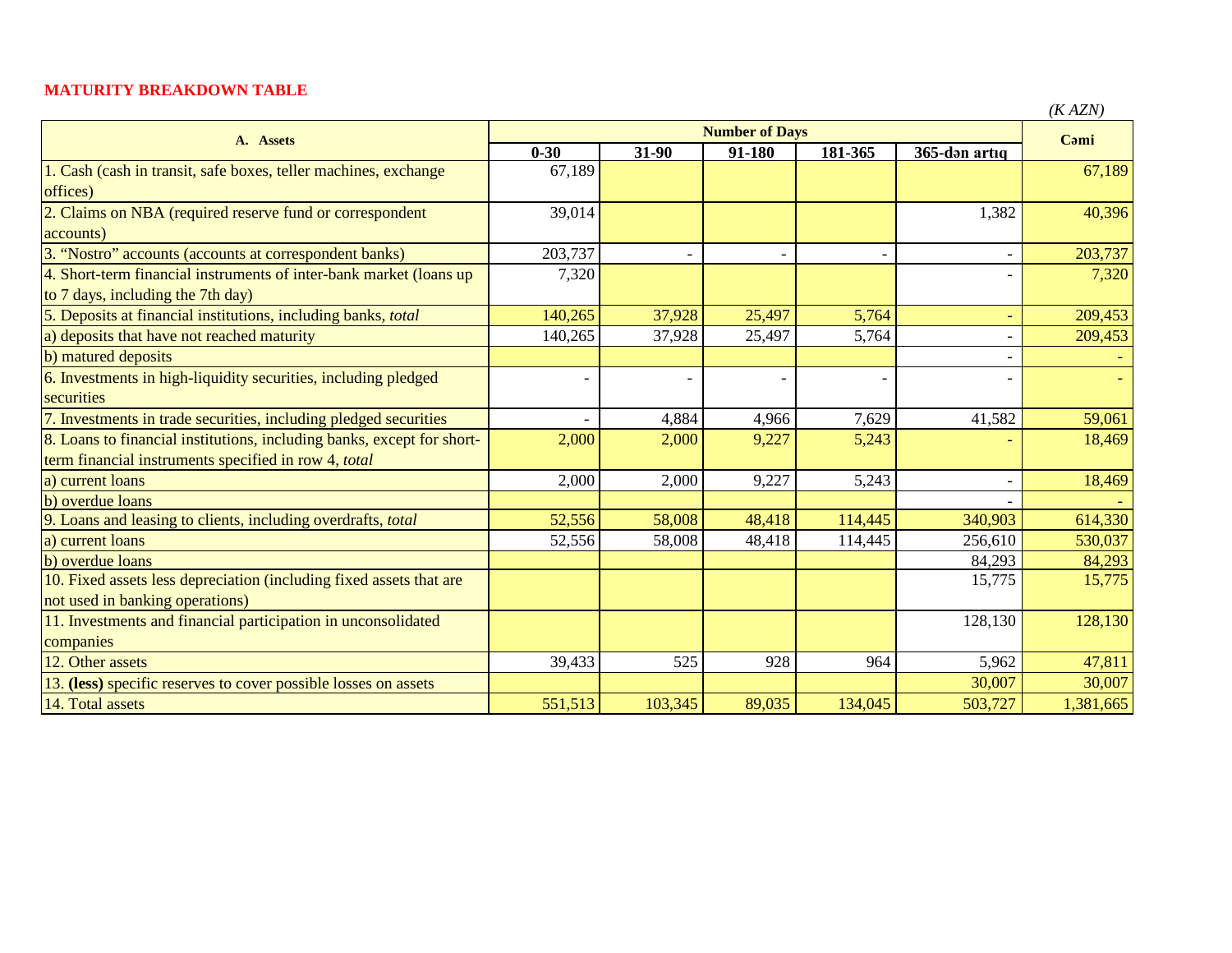## **MATURITY BREAKDOWN TABLE (cont'd)**

| <b>B. Liabilities and Capital</b>                                    | <b>Number of Days</b> |                          |            |           |             | (IVALIV)<br>Cami |
|----------------------------------------------------------------------|-----------------------|--------------------------|------------|-----------|-------------|------------------|
|                                                                      | $0 - 30$              | 31-90                    | $91 - 180$ | 181-365   | 365-dən çox |                  |
| 1. Deposits of clients, except for deposits of banks and other       | 582,713               | 13,307                   | 34,573     | 40,542    | 23,282      | 694,416          |
| financial institutions                                               |                       |                          |            |           |             |                  |
| a) call deposits (legal entities and individuals)                    | 582,713               |                          |            |           |             | 582,713          |
| b) time deposits which have not reached maturity (legal entities and |                       | 13,307                   | 34,573     | 40,542    | 23,282      | 111,704          |
| individuals)                                                         |                       |                          |            |           |             |                  |
| c) matured time deposits (legal entities and individuals)            |                       |                          |            |           |             |                  |
| 2. Loans of the NBA                                                  |                       |                          |            |           |             |                  |
| 3. "Loro" accounts (correspondent accounts of banks)                 | 199                   |                          |            |           |             | 199              |
| 4. Short-term financial instruments of inter-bank market (loans up)  |                       |                          |            |           |             |                  |
| to 7 days, including the 7th day)                                    |                       |                          |            |           |             |                  |
| 5. Deposits of banks and financial institutions                      |                       | 26,669                   | 7,000      | 157,578   | 15,477      | 206,725          |
| 6. Loans borrowed from banks (for a period of more than 7 days)      | 30,348                | 22,431                   | 8,483      | 10,974    |             | 72,236           |
| 7. Loans borrowed from other financial institutions, including       | 1,214                 | 2,427                    | 3,641      | 6,981     | 32,459      | 46,721           |
| international organizations                                          |                       |                          |            |           |             |                  |
| 8. Loans and deposits of central and municipal government bodies     |                       | $\overline{\phantom{a}}$ |            |           |             |                  |
| 9. Mortgage loans borrowed by bank for its own purposes              |                       |                          |            |           |             |                  |
| 10. Subordinated debts and other debt instruments of this type that  |                       |                          |            |           |             |                  |
| are issued by bank, including preferred time stocks                  |                       |                          |            |           |             |                  |
| 11. Other liabilities                                                | 17,619                | 431                      | 6,683      | 356       | 532         | 25,620           |
| 12. Capital                                                          |                       |                          |            |           | 335,748     | 335,748          |
| 13. Total liabilities (liabilities plus capital)                     | 632,091               | 65,265                   | 60,380     | 216,431   | 407,498     | 1,381,665        |
|                                                                      |                       |                          |            |           |             |                  |
| 14. Net amount of financial assets (liabilities) for each period     | (80, 578)             | 38,081                   | 28,655     | (82, 387) | 96,229      |                  |
| (row 14 in Table IV-A less row 13 in Table IV-B)                     |                       |                          |            |           |             |                  |
|                                                                      |                       |                          |            |           |             |                  |
|                                                                      |                       |                          |            |           |             |                  |
|                                                                      |                       |                          |            |           |             |                  |

*(K AZN)*